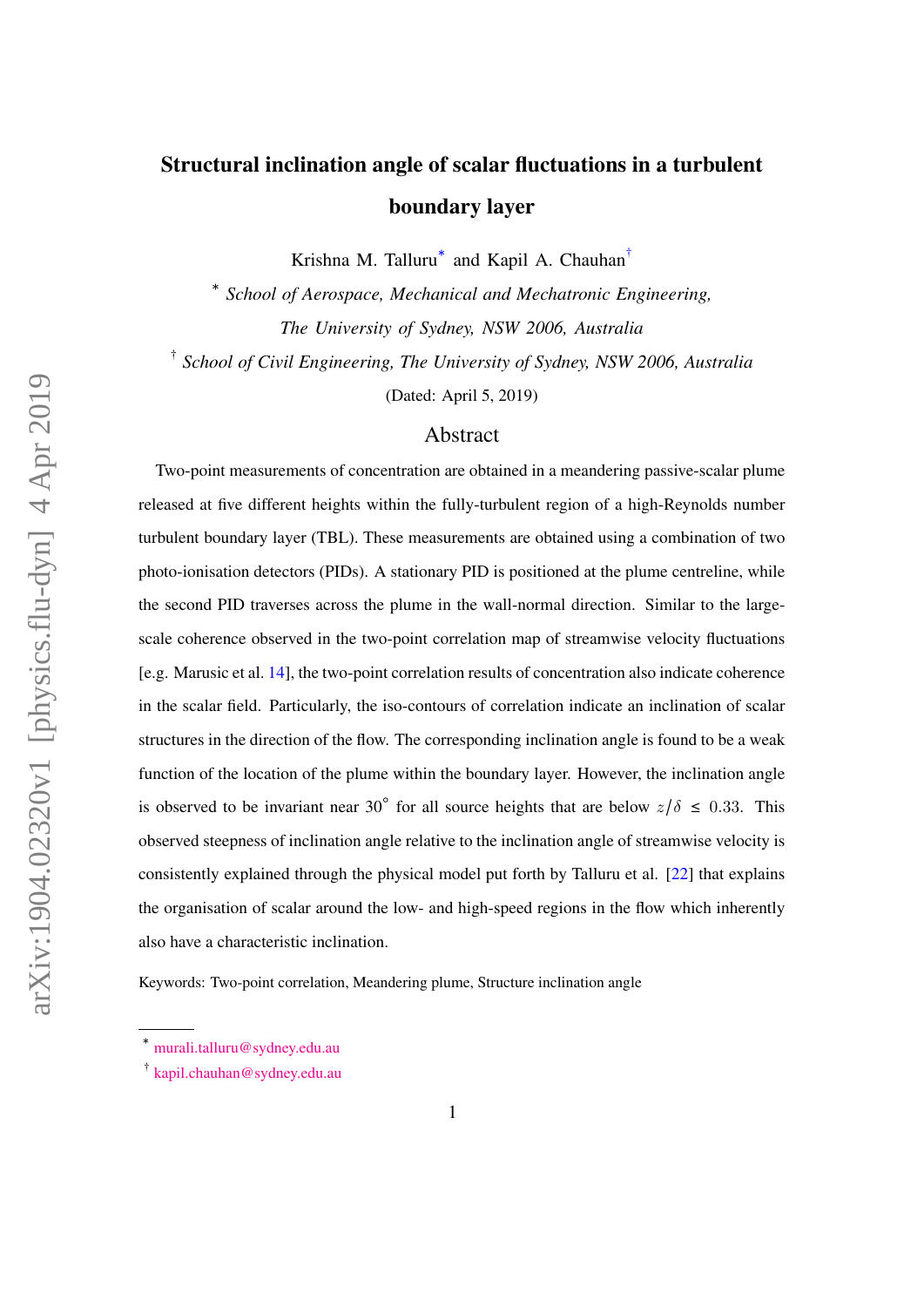### I. INTRODUCTION

The local concentration of a scalar (pollutant, heat, etc.) in a turbulent flow exhibits complex features over a broad range of length and time scales. As such, turbulent advection is crucial in most natural and engineering processes such as atmospheric dispersion, mixing and combustion. Although the underlying interaction between the turbulent velocity field and scalar fluctuations is not linear, there are many similarities between the statistics of scalar fluctuations and those of velocity, e.g. in a heated turbulent jet [\[3\]](#page-15-0). The possibility of exploiting any similarity between velocity and scalar fields in wall-bounded turbulent flows is also of practical significance, for example, prediction of ground level concentration of a pollutant emitted from an elevated source and viceversa. Thus, many studies are aimed at characterising the role of coherent features of velocity in the dispersion and transport of a scalar [e.g. [22,](#page-17-0) [24\]](#page-17-1). When contaminants are released into a turbulent boundary layer (TBL), the pollutants are mixed by the turbulent eddies in the flow. This mixing leads to strong fluctuations in the concentration of pollutant which are of the same order of magnitude as the mean concentration [\[4\]](#page-16-1). Such extreme fluctuations are of significant concern when the pollutant is a highly toxic or flammable material. Most dispersion models are capable of predicting the mean pollutant concentration, but provide no or inaccurate information about the amplitude of fluctuations about the mean. Moreover, as the existing models are developed based on single-point statistics, the models cannot account for the spatial coherence of scalar, and to predict concentration at any point in space based on the information of concentration at a reference or measurement location. The present study aims to fill this gap by characterising the spatio-temporal correlation of concentration fluctuations in the vertical direction using experimental data. Specifically, this study focuses on the near-field behaviour of a passive plume, i.e., the region, where the plume meanders. First, a brief discussion is presented here on the two well-accepted results in turbulent boundary layers and plume dispersion that form the basis of the current study. Then we briefly outline our experiments of two-point measurements of instantaneous concentration in a point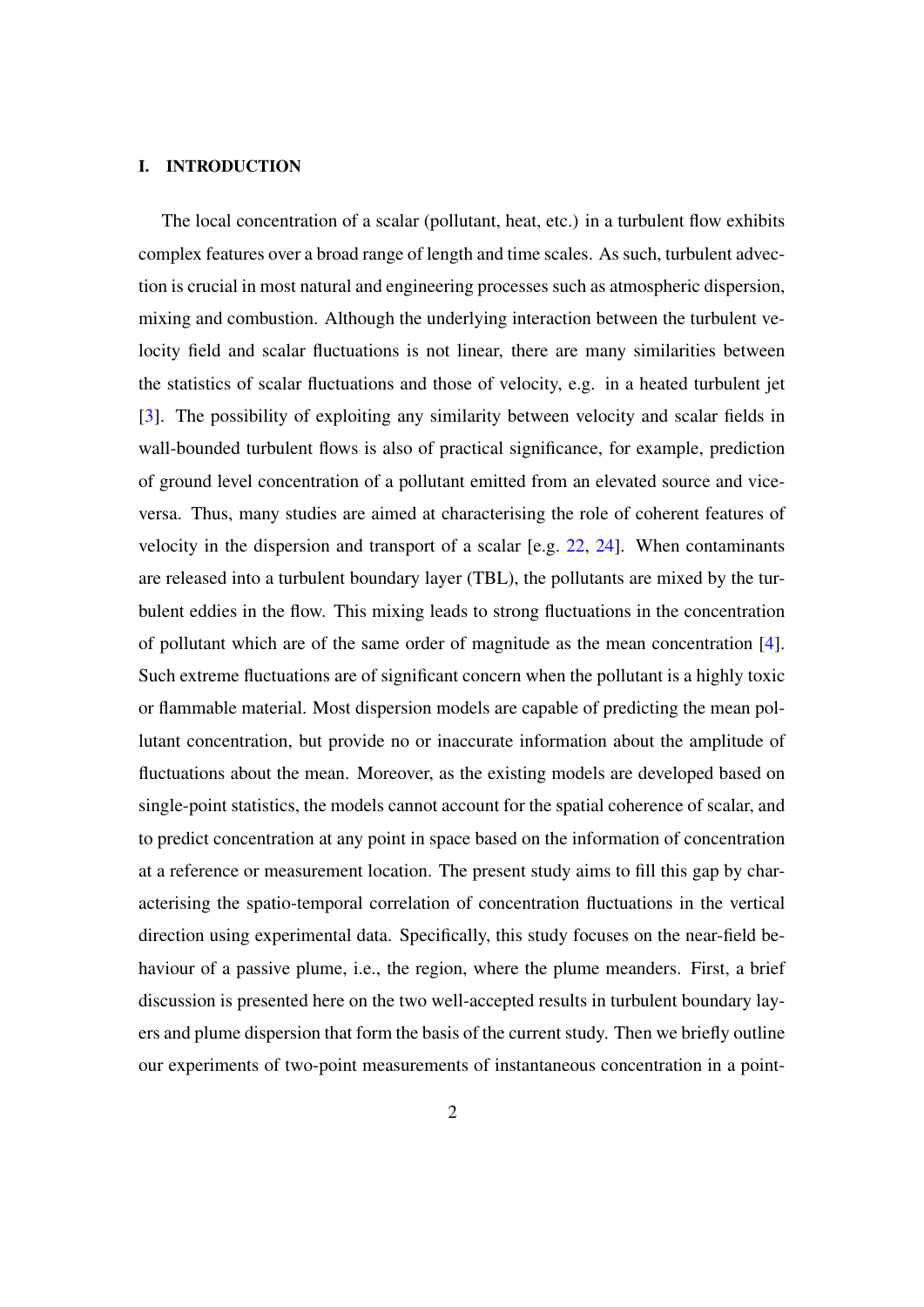source scalar plume. Results of statistics, two-point correlation and observed coherence follow thereafter.

#### A. Inclination angle of streamwise velocity fluctuations in a turbulent boundary layer

Inclined structures, typically attached to the wall, are well-known features of streamwise velocity fluctuations in a turbulent boundary layer. One of the earliest studies that reported this behaviour is the flow visualisation study in a zero pressure gradient TBL [\[10\]](#page-16-2). They reported that at moderately high Reynolds number ( $Re_\theta > 2000$ ), the TBL consisted of elongated hairpin vortices, inclined at a characteristic angle of approximately 45° to the wall. They suggested that the hairpin vortices could organise themselves at high Reynolds numbers to form larger structures that are typically oriented at an angle of 20° to the wall. The view of hairpin packets was further confirmed in the high-resolution PIV study of a turbulent boundary layer across a range of Reynolds number (930  $\leq$  Re<sub> $\theta$ </sub>  $\leq$  6845) [\[2\]](#page-15-1). They observed the inclined coherent features in the streamwise-wall-normal plane across the entire range of  $Re_\theta$ . Other studies [\[6,](#page-16-3) [7,](#page-16-4) [11\]](#page-16-5) in laboratory turbulent boundary layers also indicated that the average coherent structure in the logarithmic region has a low inclination angle made up of organised packets of attached eddies. A more conclusive evidence was provided by [e.g. Marusic et al. [14\]](#page-16-0), who showed that the two-point correlation map of streamwise velocity fluctuations obtained in laboratory and atmospheric boundary layers presented a characteristic inclination angle of 14°. Very importantly, they observed that the inclination angle remained invariant over three orders of magnitude change in Reynolds number,  $10^3 \leq Re_{\tau} \leq 10^6$ .

## B. Meandering of a slender passive scalar plume

Observations of a smokestack plume in the atmosphere show that its instantaneous structure is puffy with narrow sections scattered between wide ones, and the plume meanders in a highly variable manner [\[25\]](#page-17-2). This variability is caused by the turbulent wind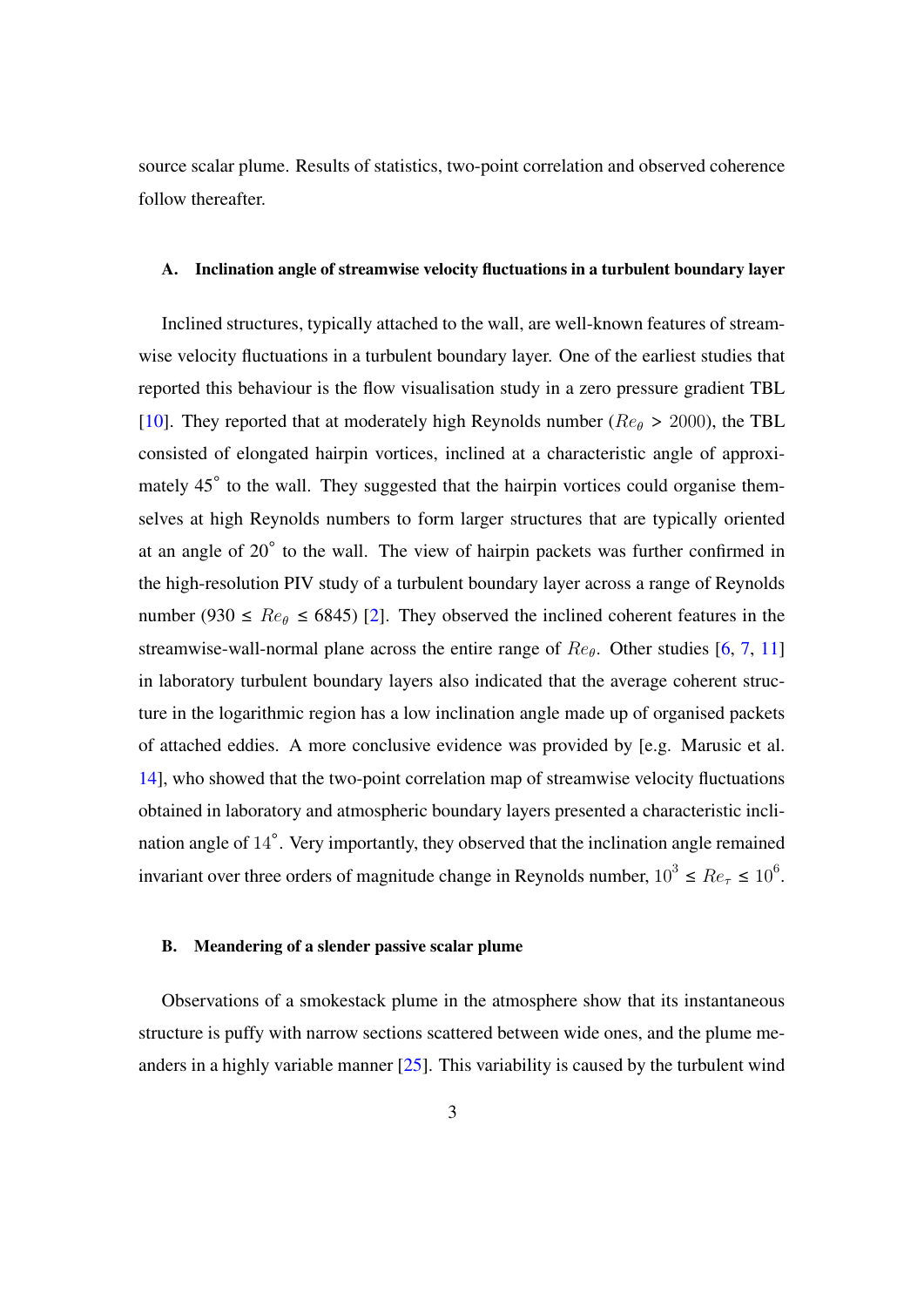field in which the plume is fully embedded, and the scale of atmospheric turbulence that influences the plume fluctuations will change as the plume size increases [\[17\]](#page-17-3). For example, in the near-field region, when the plume is smaller than the turbulent eddies, the plume is swept up and down about the plume axis by the turbulent eddies, but when the plume is larger than the eddies, i.e. in the far-field region, the eddies no longer advect the plume but merely cause minor fluctuations deep within the plume  $[9, 26]$  $[9, 26]$  $[9, 26]$ . The meandering of plume results in the intermittent high and low concentrations in the time series signal obtained at a single point in space as observed in laboratory wind tunnel [\[5,](#page-16-7) [16\]](#page-17-5) and full-scale atmospheric [\[26\]](#page-17-4) measurements. Recently, [Talluru et al. [22\]](#page-17-0) conducted a study of point source plumes released at eight different elevations in a TBL and presented a physical model to explain the relative organisation of the large-scale coherent velocity structures and the concentration fluctuations in the plume. Through flow visualisation as well as joint-pdfs (probability density functions) and cross-spectra analysis, they comprehensively showed that the large-scale turbulent eddies cause meandering in the near-field region of the plume. Talluru et al. [\[22\]](#page-17-0) also observed that above the plume centreline, low-speed structures have a lead over the meandering plume, while high-momentum regions are seen to lag behind the plume below its centreline.

A natural question that arises here is whether the structure of scalar fluctuations is similar to that of inclined velocity structures in a TBL, and secondly, how that structure varies as the plume size increases from the near-field to the far-field region. The latter question is partly addressed in a recent numerical study of scalar dispersion in a turbulent channel flow [\[18\]](#page-17-6). They observed that the concentration fluctuations have a similar behaviour as that of velocity structures in the far-field region. However, little is known about the organisation of scalar structures in the near-field region. To this end, twopoint measurements of concentration in the near-field region of a passive scalar plume are analysed in the present study.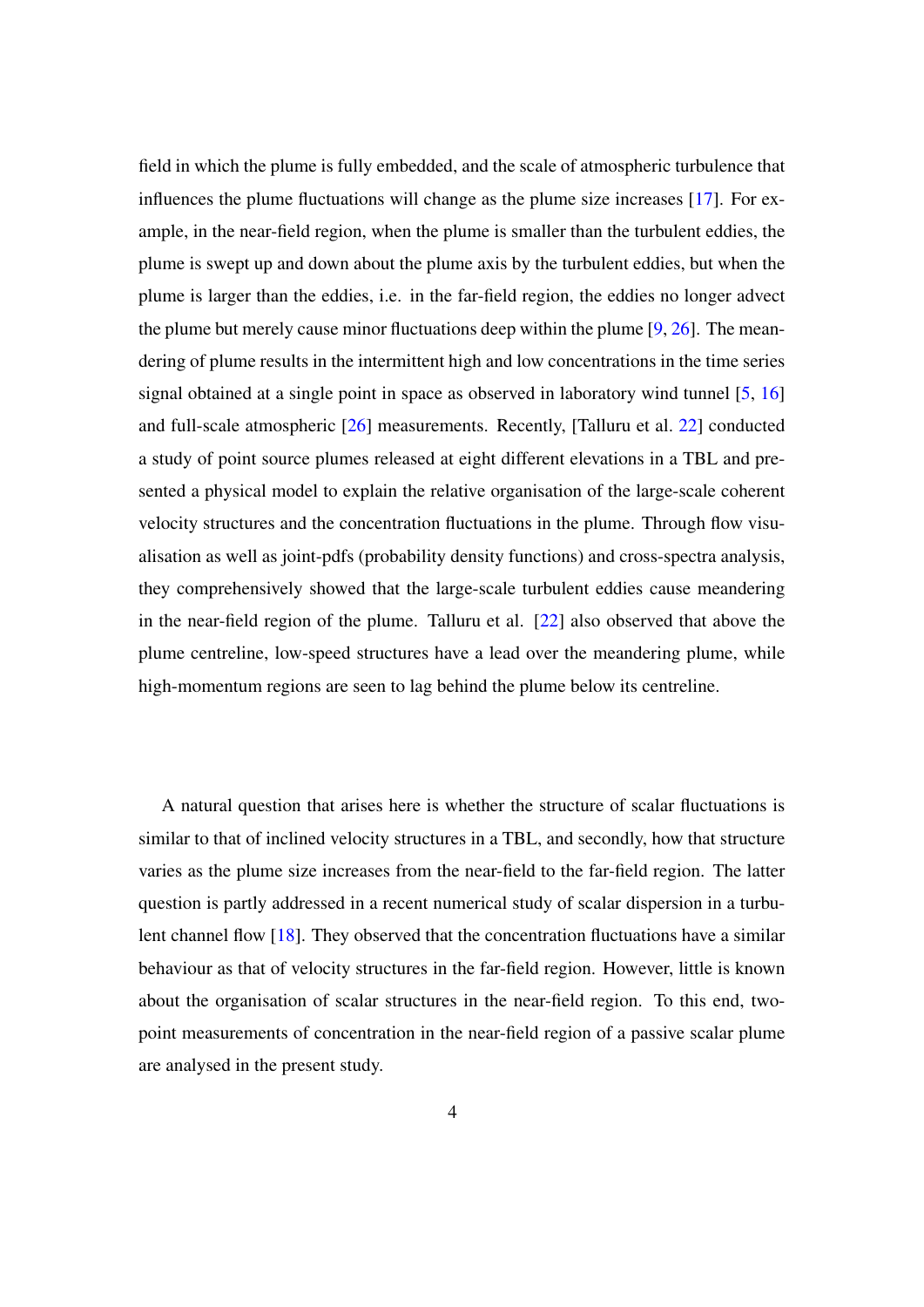<span id="page-4-0"></span>

FIG. 1: Schematic of the experimental set-up used for obtaining two-point measurements of concentration in the vertical direction across the plume.

# II. EXPERIMENTAL DETAILS

Experiments are performed in the boundary layer wind tunnel at the University of Sydney. Full details of the facility are given in [\[20\]](#page-17-7) and a schematic of the test rig is shown in Fig. [1.](#page-4-0) In the present study, measurements are conducted in a turbulent boundary layer developing over a streamwise fetch of 13 m at a nominal free stream velocity ( $U_{\infty}$ ) of 10 m/s. The boundary-layer thickness ( $\delta$ ) and the friction velocity ( $U_{\tau}$ ) at the measurement location are approximately 0.31 m and 0.37 m/s, respectively, yielding a friction Reynolds number,  $Re_\tau \equiv \delta U_\tau/\nu \approx 7850$  ( $\nu$  is the kinematic viscosity of air). Here, upper-case (e.g.,  $C$ ) and lower-case letters (e.g.,  $c$ ) indicate mean and fluctuating quantities, respectively and  $z$  represents the wall-normal coordinate. A point source tracer gas (a mixture of 1.5% iso-butylene and 98.5% Nitrogen) is released at five different heights,  $s_z/\delta = 0.004$ , 0.044, 0.1, 0.25 and 0.33, at a streamwise distance  $s_x/\delta = 1$  upstream of the measurement location, specifically to investigate the nearfield behaviour of the plume. The tracer gas is released iso-kinetically (i.e. the source velocity is matched with the local velocity of flow) into the turbulent boundary layer. As shown in the schematic, a stationary PID is positioned at the source-height,  $z = s_z$ ,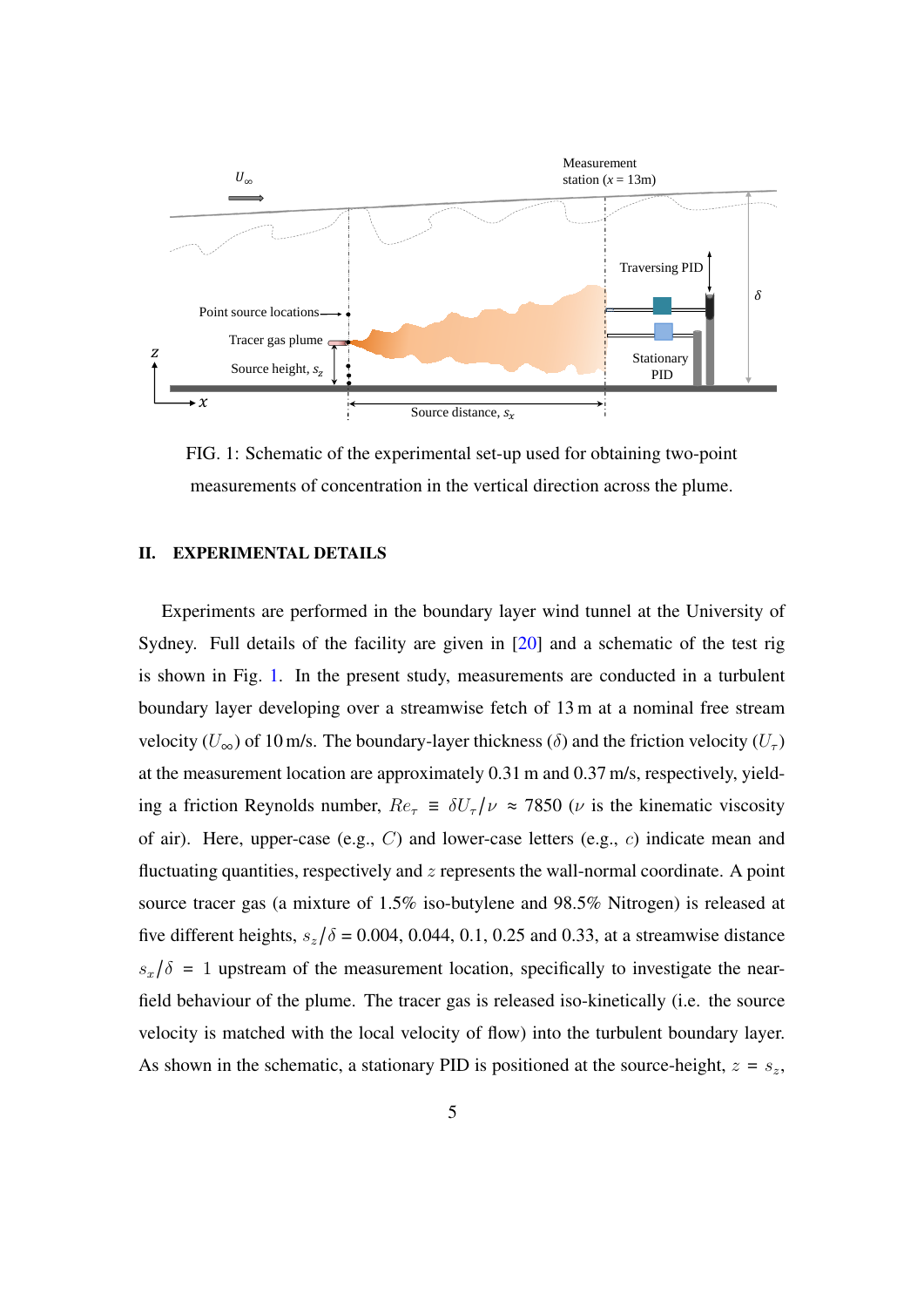while a second PID is traversed along  $z$ . The spanwise gap between the two PIDs is approximately 3 mm, in accordance with the results of  $[15]$ , who showed that a PID has negligible influence on an adjacent probe when separated by a distance greater than  $3d$ , where  $d = 0.76$  mm is the inlet diameter of PID probes used in this study. Details of calibration procedure, spatial resolution and frequency response of PID are also given in [\[21,](#page-17-8) [23\]](#page-17-9). Although the experimental test-rig and the measurement procedures used in this study are similar to that of  $[20]$ , the present study is distinct and reports simultaneous measurements of concentration at two points in the plume. To our knowledge, such measurements using point-detection probes have not been reported before.

### III. MEAN AND R.M.S PROFILES OF CONCENTRATION

Figure [2\(](#page-6-0)a, b) plots the mean (C) and r.m.s  $\sigma_c(z)$  of concentration along z when the plume is released at five heights within the TBL. The open symbols in the figures represent the statistics obtained from the traversing PID, while the solid symbols are from the stationary PID. It is observed that the statistics from both the PID probes agreed very well to within  $\pm 2\%$ . For a ground level source,  $C(z)$  is found to have an exponential form (Eqn. [1\)](#page-6-1), whereas the elevated sources exhibit a reflected Gaussian behaviour (Eqn. [2\)](#page-6-2), originally proposed by Fackrell and Robins [\[5\]](#page-16-7). These results are consistent with those of Fackrell and Robins [\[5\]](#page-16-7) and Nironi et al. [\[16\]](#page-17-5). On the other hand, the root mean square (r.m.s) of concentration fluctuations ( $\sigma_c$ ) along z has a simple Gaussian behaviour (Eqn. [3\)](#page-6-3) in z for all sources. Note that  $\delta_z$  and  $\sigma_z$  are the plume half-widths based on mean concentration and variance, respectively. In general, half plume-width is defined as the distance from plume centreline, where the maximum drops to half its value. A closer look at the mean concentration profiles reveals that  $\delta_z$  and  $\sigma_z$  vary with source height. Overall, it is clearly evident from Figs. [2\(](#page-6-0)a, b) that the behaviour of mean and r.m.s. of concentration is inherently different from the statistical behaviour of the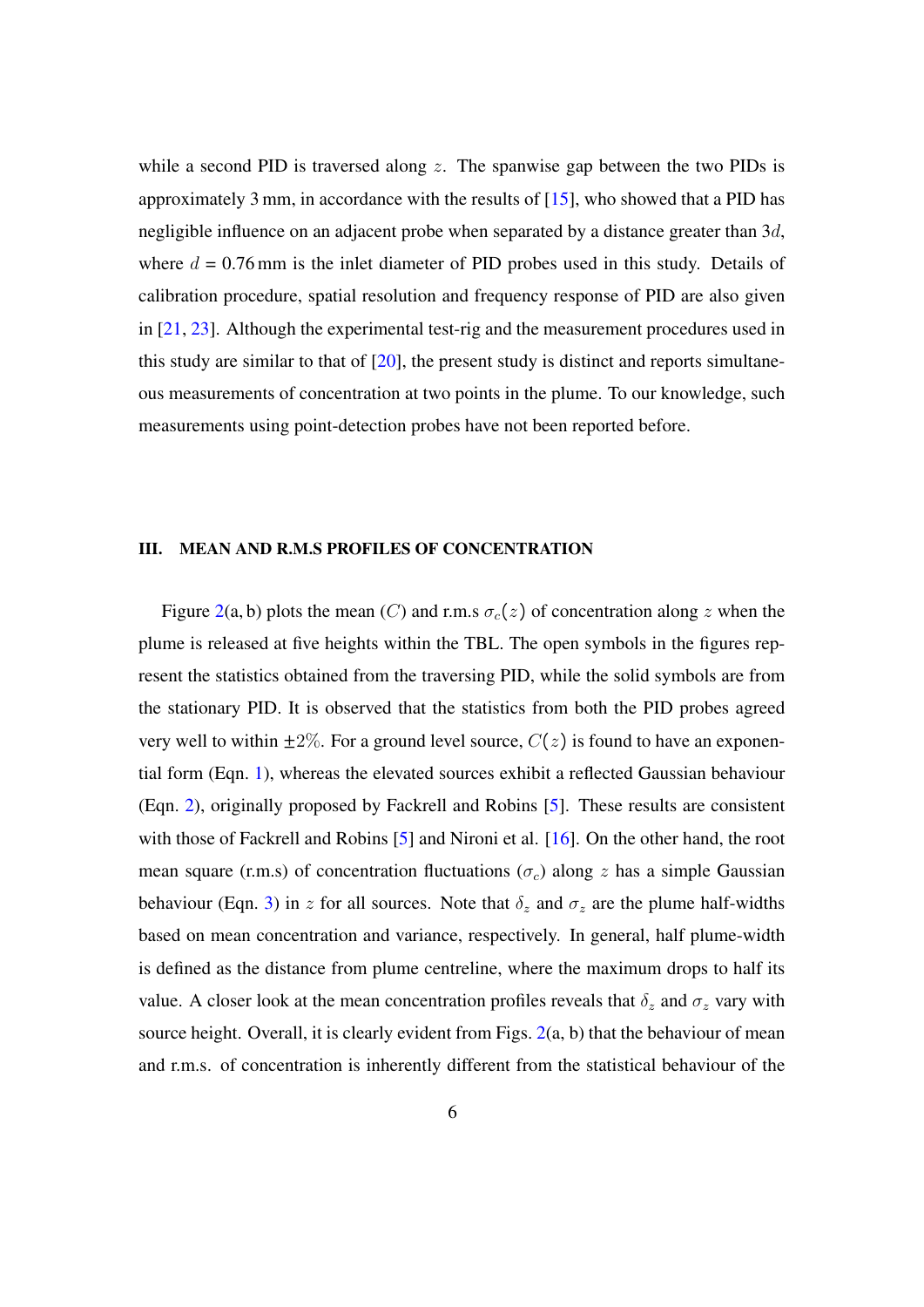<span id="page-6-0"></span>

FIG. 2: Profiles of (a) mean  $C(z)$ , and (b) r.m.s  $\sigma_c(z)$  of concentration in the vertical direction. Open symbols represent the data from the traversing PID in a point source plume released at different source heights;  $s_z/\delta = 0.004$  ( $\circ$ ); 0.044 ( $\diamond$ ); 0.1 ( $\triangleleft$ ); 0.25

 $(2)$ ; 0.33 ( $\triangleright$ ). Solid symbols represent the measurement from the stationary PID.

streamwise velocity.

<span id="page-6-1"></span>
$$
\frac{C(z)}{C_{\text{max}}} \sim \exp\left\{ \left(\frac{z}{\delta_z}\right)^{\alpha} \right\} \tag{1}
$$

<span id="page-6-2"></span>
$$
\frac{C(z)}{C_{\text{max}}} \sim \exp\left\{-\ln 2\left(\frac{z-s_z}{\delta_z}\right)^2\right\} + \exp\left\{-\ln 2\left(\frac{z+s_z}{\delta_z}\right)^2\right\} \tag{2}
$$

<span id="page-6-3"></span>
$$
\frac{\sigma_c(z)}{\sigma_{c\text{max}}} \sim \exp\left\{-\ln 2\left(\frac{z-s_z}{\sigma_z}\right)^2\right\} \tag{3}
$$

The physical mechanism for the Gaussian behaviour of a point-source scalar plume has been explained through the meandering nature of the plume [\[8\]](#page-16-9). Although no simi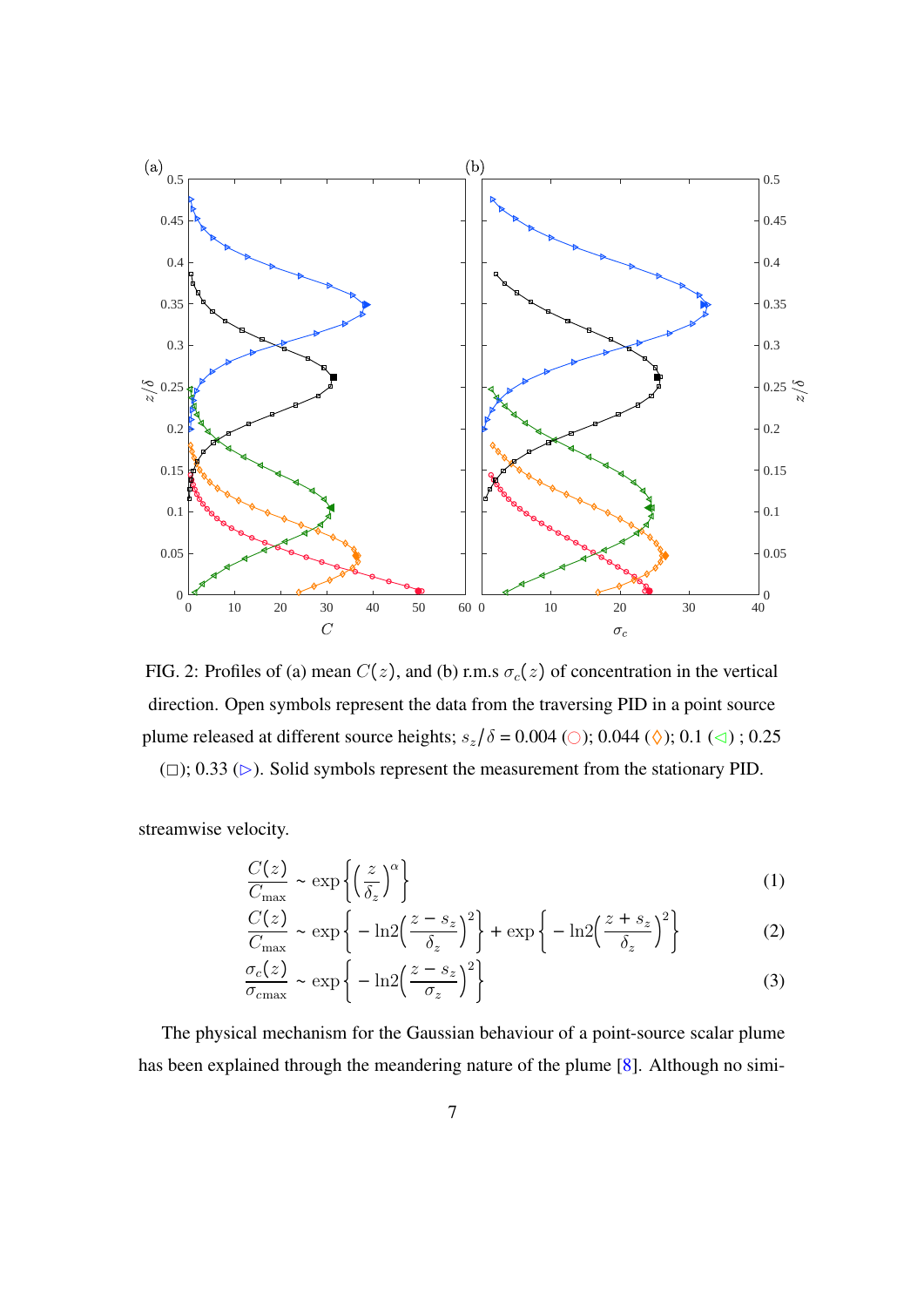larity exists between the mean of concentration and velocity (or moments of their fluctuations), it is well-understood that a passive scalar plume meanders due to separation between the length-scales of the turbulent flow and the characteristic length-scale of the plume, i.e. dissimilarity between the integral length scale of velocity fluctuations and the plume width or the source diameter [\[5,](#page-16-7) [9,](#page-16-6) [13\]](#page-16-10). Since the integral length scales of a turbulent flow characterise the extent of coherent motions, it is anticipated that the coherent structures in the velocity will impose the instantaneous organisation of concentration field. In the remainder of this paper, we will identify and then characterise such organisation of scalar fluctuations in the streamwise/wall-normal plane, particularly for the inclination in the mean flow direction.

### IV. SINGLE- AND TWO-POINT CORRELATION FUNCTIONS

Using the time-series information of concentration fluctuations at two distinct points, the autocorrelation functions along the streamwise and the wall-normal directions are computed using Eqns. [\(4\)](#page-8-0) and [\(5\)](#page-8-1), respectively. The Eqn. [\(5\)](#page-8-1) represents the correlation at zero time-shift between the signals at the plume centreline (stationary PID) and at another z-location (traversing PID). The results of spatial autocorrelation functions (computed with reference to the plume source height) are plotted in Figs.  $3(a, b)$  $3(a, b)$ . The temporal domain is converted to the spatial domain using the relationship  $\Delta x = -U_c \Delta t$ , where  $\Delta t$  is the time-lag between two concentration signals and  $U_c$  is the convection velocity taken to be the mean velocity at the corresponding wall-normal height  $<sup>1</sup>$  $<sup>1</sup>$  $<sup>1</sup>$ . Looking</sup> at the results presented in Fig.  $3(a)$  $3(a)$ , it is evident that the correlation sustains for longer distance in the case of a ground level source. The integral length scale (obtained from the autocorrelation function,  $R_{cc}$ ) for the ground level plume is found to be five times

<span id="page-7-0"></span> $1$  Note that since the plume evolves rapidly in the streamwise direction, particularly close to the source, Taylor's hypothesis of frozen turbulence cannot be applied to the scalar field precisely. However in this study, we aim to compare the inclination angle of scalar coherence with the inclination angle of streamwise velocity fluctuations, where the Taylor's hypothesis is extensively used to convert temporal domain to a spatial one. Thus to make an equigalent comparison the relation,  $\Delta x = -U_c \Delta t$  is also used for the scalar field.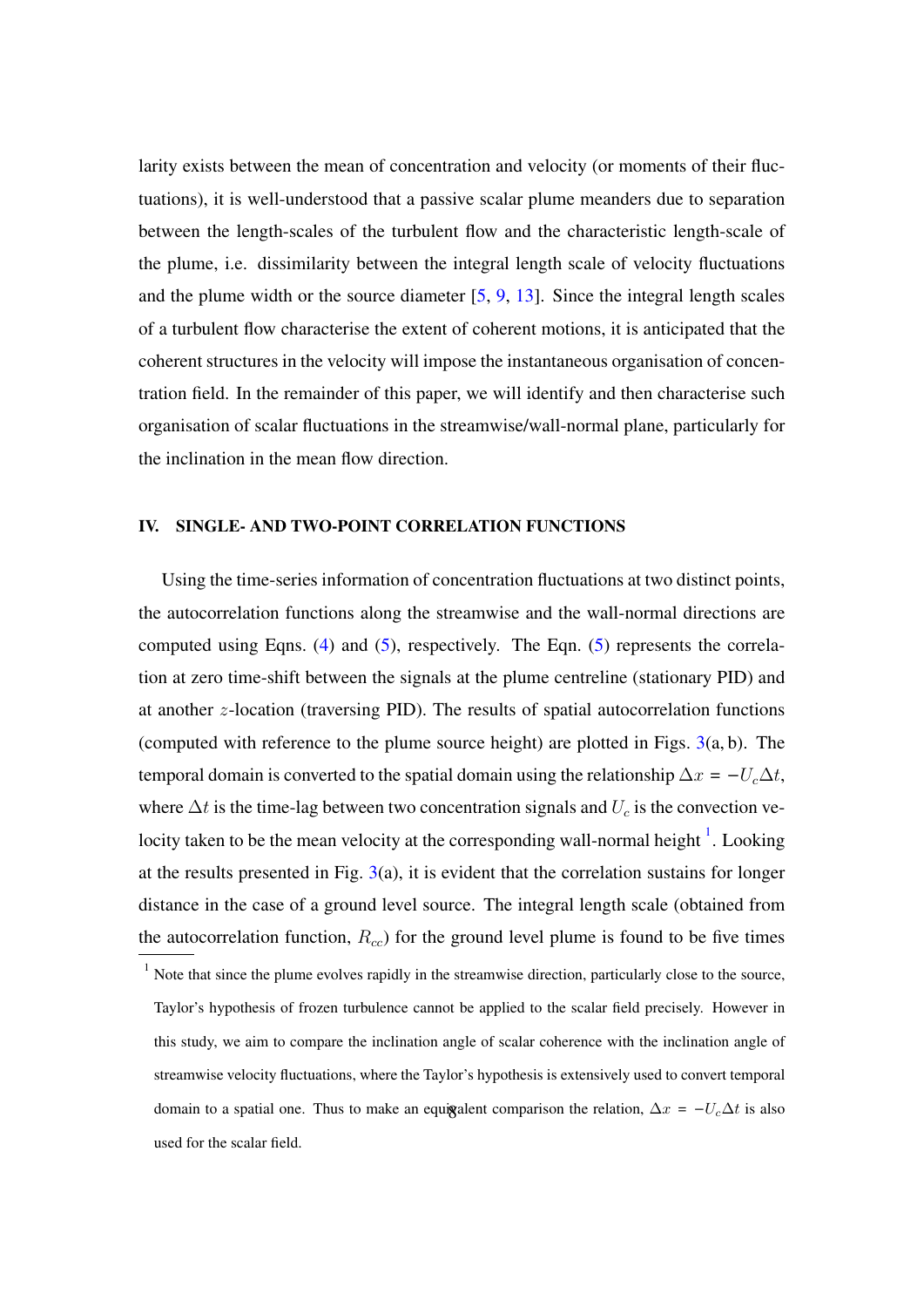larger than that for an elevated plume. This is primarily due to the wall-effect; the wall has a blocking effect on the plume spread resulting in higher concentration near the surface that persists for large distances from the source leading to a gradual drop in the correlation value. On the other hand, the turbulence in the flow causes an elevated plume to sway above and below the centreline causing intermittency which in turn causes the correlation magnitude to drop quickly. Interestingly, the curves of  $R_{cc}(s_z, \Delta x)$  are almost identical for all the elevated sources. This observation suggests that at elevated sources the local velocity is the convection velocity for scalar fluctuations.

$$
R_{cc}(s_z, \Delta t) = \frac{\overline{c(s_z, x) c(s_z, x + \Delta x)}}{\left[\sigma_c(s_z) \sigma_c(s_z)\right]},
$$
\n(4)

<span id="page-8-1"></span><span id="page-8-0"></span>
$$
R_{cc}(s_z, z) = \frac{c(s_z) c(z)}{\left[\sigma_c(s_z) \sigma_c(z)\right]},
$$
\n(5)

In contrast, the behaviour of autocorrelation functions  $R_{cc}(s_z, z)$  in the wall-normal direction is not similar for different source heights, as evident in Fig. [3\(](#page-9-0)b), which is anticipated since the spread of plume in the wall-normal direction (e.g. the half-width) varies with source height. Note that the wall-normal shift is presented with respect to the source height as  $(z - s_z)/\delta$ . It is seen that  $R_{cc}(s_z, z)$  is not symmetric about the plume centreline especially when the plume spread is influenced by the wall as a result of the non-homogeneity of turbulence in the wall-normal direction. Interestingly, the autocorrelation functions for the plumes ( $s_z/\delta$  = 0.044, 0.1 and 0.25) exhibit both positive and negative correlations. This implies that there are instances at which the concentration fluctuations (about the mean value) at the plume centreline and at some distance away from the centreline are of opposite signs. In other words, this result presents a convincing evidence for the meandering behaviour of the plume in the vertical direction. Further, the magnitude of negative correlation drops with increasing source height from  $s_z/\delta = 0.044$  to 0.25, which aligns well with the trend of wall-normal turbulence intensity in a TBL.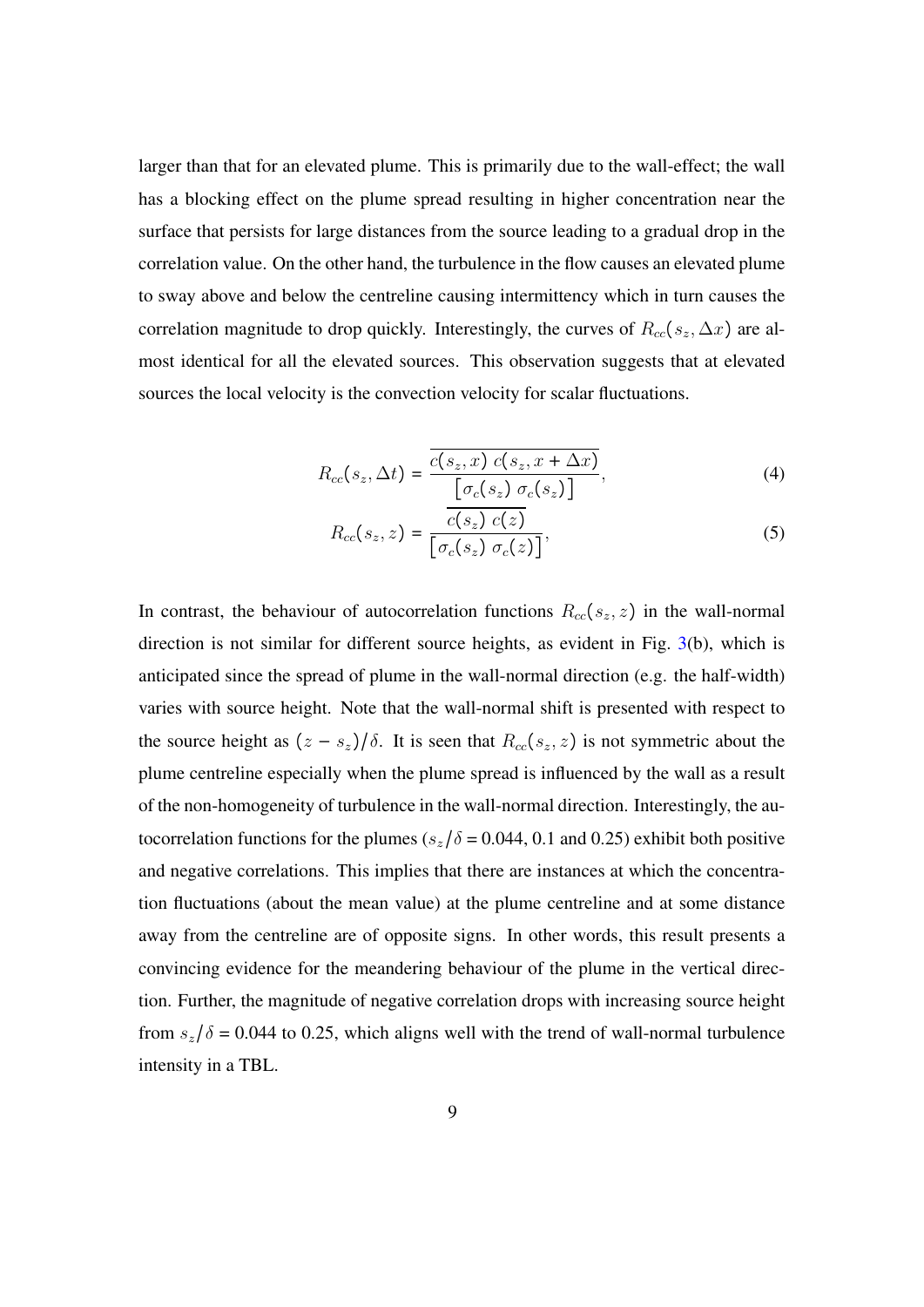<span id="page-9-0"></span>

FIG. 3: Autocorrelation functions in the (a) streamwise and the (b) wall-normal directions computed using Eqns. [\(4\)](#page-8-0) and [\(5\)](#page-8-1), respectively. Symbols same as in Fig. [2.](#page-6-0)

### V. TWO-POINT CORRELATION AND INCLINATION ANGLE

Before discussing the two-point correlation map of concentration fluctuations, we will first analyse the time-series signals of concentration for a plume released at  $s_z/\delta$  $= 0.004$  $= 0.004$ , i.e. the ground level source in our measurements. Figure 4 shows a sample of 1.5 second record of concentration measurements at the wall  $(z = 0)$  and at another location in the log-region of TBL (i.e.,  $z/\delta = 0.06$ ). One can readily appreciate the qualitative similarity of these two signals, indicating that there is a strong correlation between their variation, however with a shift in time. The similarity is quantified using the correlation function which also provides an estimate of the time-shift or equivalently the spatial-shift ( $\Delta x = -U_c \Delta t$ ). The correlation coefficient,  $R_{cc}$  between two signals is defined as,

$$
R_{cc}(z, \Delta x) = \frac{\overline{c(s_z, x) c(z, x + \Delta x)}}{\left[\sigma_c(s_z) \sigma_c(z)\right]},
$$
\n(6)

where overbar indicates time average.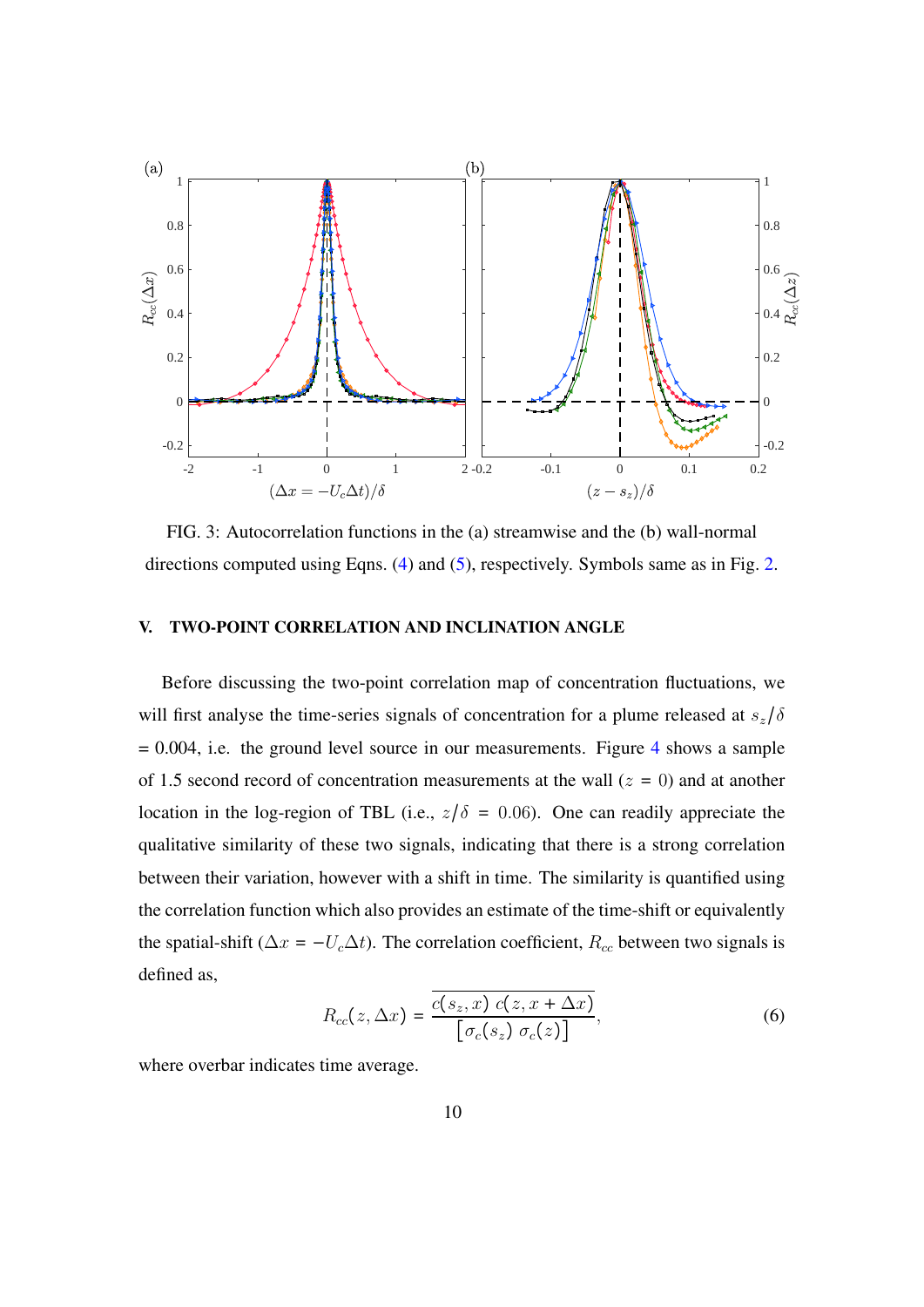<span id="page-10-0"></span>

FIG. 4: Sample records of simultaneous signals of concentration at the wall and a point in the log-region of turbulent boundary layer. Horizontal dashed lines indicate mean concentration values. The dashed rectangles highlight the similarity in the two signals with a finite time shift.

The correlation coefficient for the sample signals in Fig. [4](#page-10-0) is plotted in Fig. [5,](#page-11-0) along with correlation coefficient between  $c(z \approx 0)$  and signals at other z-locations. High levels of correlation are observed across the plume, however the peak correlation magnitude decreases with increasing distance from the wall. Further, it is seen that with increasing distance from the wall, the location of peak correlation occurs at a non-zero shift on the abscissa. Thus, one can define the inclination angle,  $\theta =$ arctan[ $(z - s_z)/\Delta x^*$ ], where z is the wall-normal position in the plume and  $\Delta x^*$  is the separation distance corresponding to the peak value in  $R_{cc}$ . Similarly, the inclination angles inferred from correlation functions at different heights in the plume are calculated, and the average angle for the ground-level source is found to be 29°, as indicated in Fig. [6\(](#page-12-0)e) for  $s_z/\delta = 0.004$ . The above procedure is repeated for the plume released at four other source locations that span the near wall, log-, and outer-regions of the TBL.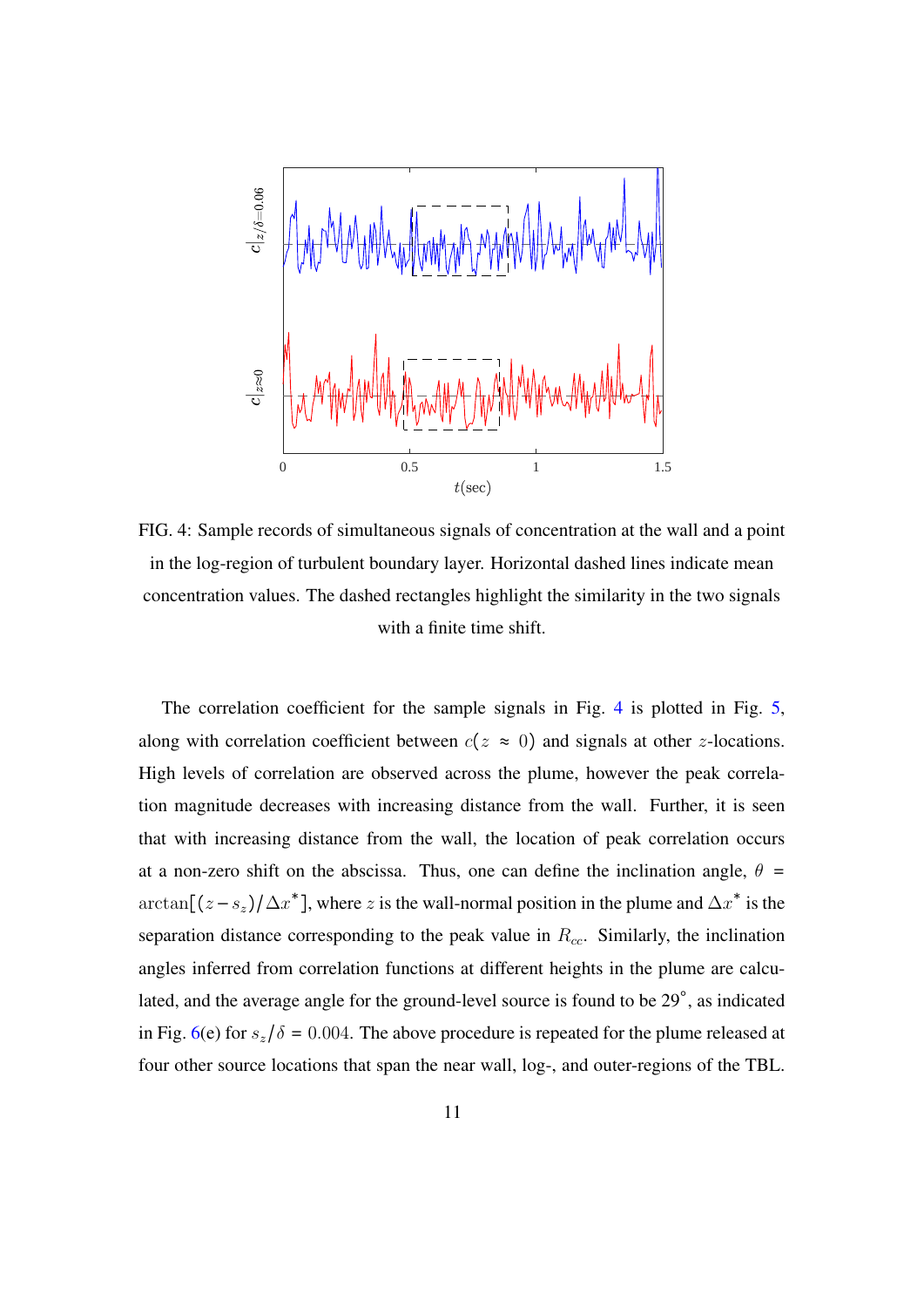<span id="page-11-0"></span>

FIG. 5: Cross correlation of  $c(z = 0)$  at the wall and  $c(z > 0)$  at elevated positions in the plume released at ground-level. Red lines indicate the magnitude of  $\Delta x^*$ .

Contour maps of correlation coefficient  $R_{cc}$  are plotted as a function of  $\Delta x/\delta$  and  $z/\delta$ in Figs. [6\(](#page-12-0)a-e) for better visualization of the coherence in the scalar field and its inherent inclination.

The nominal inclination angle of scalar structure is found to be approximately  $30^{\circ}$  for plumes released at four other source locations,  $s_z/\delta = 0.045, 0.1, 0.25$  and 0.33. Note that the height of ordinate axis in each sub-plot is proportional to the plume spread. Some inferences can be made by comparing the average structure of concentration fluctuations against that of velocity structures previously reported in [\[12,](#page-16-11) [19\]](#page-17-10). Firstly, these results show that the size of correlated regions scale with  $\delta$ , suggesting that scalar structure is governed by length scales in the outer-region of a TBL. Recently, [\[22\]](#page-17-0) provided the evidence for the role of large-scale velocity fluctuations in the scalar transport across the TBL through their role in streamwise scalar-flux. Secondly, it is noticed that the positively correlated regions of concentration fluctuations are inclined to the horizontal axis at  $\theta \approx 30^{\circ}$  within the region,  $-0.5 \le (z - s_z)/\delta_z \le 0.5$ , for all sources in the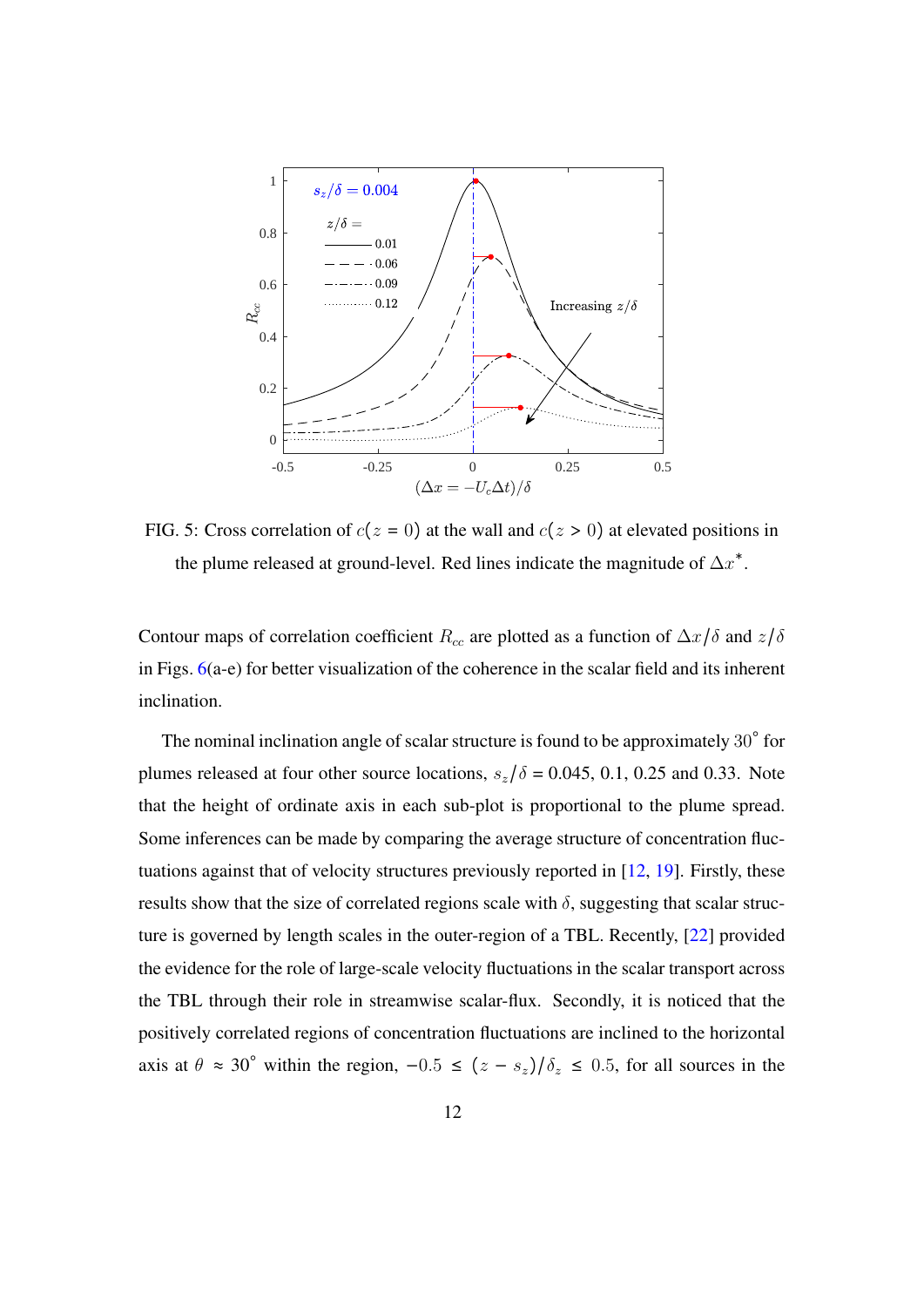<span id="page-12-0"></span>

FIG. 6: Two dimensional two-point correlation map of concentration fluctuations in the streamwise/wall-normal plane at five source heights,  $s_z/\delta =$  (a) 0.33; (b) 0.25; (c) 0.1;

(d) 0.045 and (e) 0.004. Contour levels are in increments of 0.15 from 0.1 to 1. The dashed lines represent the inclination angles indicated on the top-right of each sub-plot.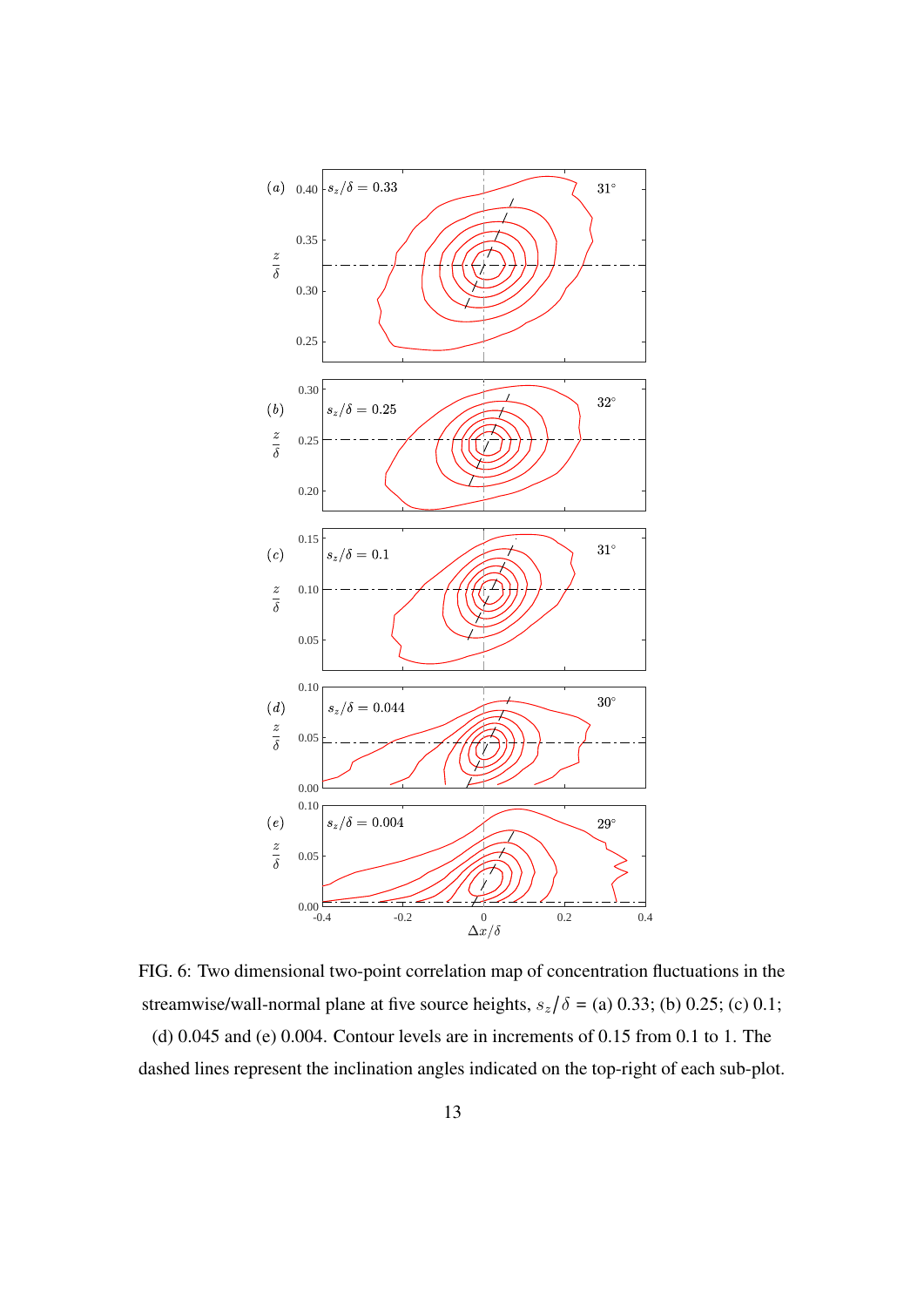fully turbulent region, i.e.  $s_z/\delta \leq 0.33$ . This is an unexpected result, as this angle is considerably steeper than the corresponding inclination angle of  $\approx 14^{\circ}$  noticed in the correlations of streamwise velocity structures [\[14\]](#page-16-0). However, the phenomenological model of [\[22\]](#page-17-0) that outlines the preferential organisation of scalar motions with respect to large-scale low- and high-speed structures in the flow explains this observation. A schematic of the physical model is presented in Fig. [7,](#page-14-0) where a meandering plume along with a cluster of low- and high-speed regions are indicated. In this schematic, low-speed or high-speed regions of velocity fluctuations are indicated at  $14^\circ$  to the horizontal, as correlation between similarly signed (low- or high-speed) fluctuations will contribute to the 14° angle observed in numerous past studies [\[1,](#page-15-2) [12,](#page-16-11) [14,](#page-16-0) [19\]](#page-17-10). Talluru et al. [\[22\]](#page-17-0) have shown that above the plume centreline, low-speed regions in velocity are correlated with high-concentration scalar regions, resulting in  $\overline{uc}$  < 0, whereas below the centreline, high-speed regions are correlated with the high-concentration region resulting in  $\overline{uc} > 0$ . Thus, instantaneously, even though the velocity fluctuations might have the same sign across the whole plume width (at a nominal angle of  $14^{\circ}$ ), the concentration field itself is not consistently correlated with velocity fluctuations. Regions of coherent scalar fluctuations in the meandering plume thereby attains a much steeper inclination angle as shown in figure  $7$ , that is approximately  $30^\circ$ , as observed in this study. Thus, we find that although the mean and r.m.s. of scalar fluctuations has a symmetric distribution (Gaussian or Gaussian-like), instantaneously it has a characteristic inclination angle that manifests as the inclination observed for  $R_{cc}$ . Thus, the degree of meandering is not symmetric about the plume centreline and has a spatial preference.

In a recent numerical study of a turbulent channel flow, Srinivasan et al. [\[18\]](#page-17-6) showed that the forward correlations of scalar structures are oriented at a angle of 76◦ with the vertical (equivalent to  $14^\circ$  to the horizontal), which is in contrast with the present results. This difference could be attributed to two reasons - (i) how the scalar is released in the flow or the computational domain and (ii) whether the plume is in the near- or far-field region. In our wind tunnel experiments, the scalar is released via a point source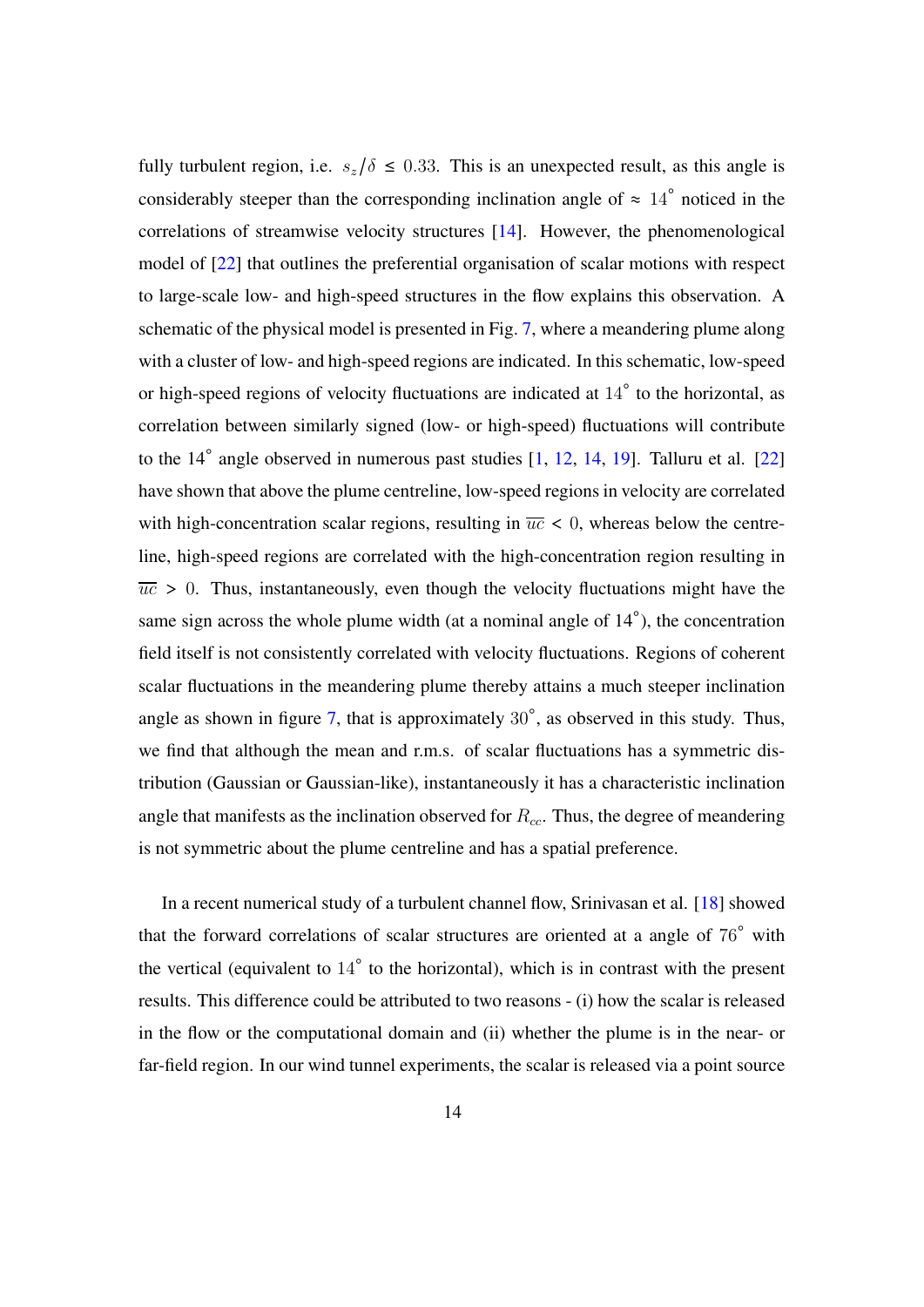<span id="page-14-0"></span>

FIG. 7: A schematic of the inclination angles of velocity (14°, dashed lines) and scalar (30◦ , dot-dashed line) structures in a meandering plume based on the physical model given by [\[22\]](#page-17-0).

and the measurements are performed in the near-field region, where the plume is still meandering. On the other hand, Srinivasan et al. [\[18\]](#page-17-6) studied a flow, where the scalar is released at infinite number of points in the wall-normal plane of the computational domain. This implies that there is no concentration gradient in the vertical direction in the numerical simulations performed by  $[18]$ , and hence their results are not directly comparable to the present study. We would like to emphasise that the observations made in this study are closely linked to the meandering nature of the plume. It is very likely that experimental measurements further downstream, i.e., in the far-field region, where the plume is thoroughly dispersed, the correlation map of concentration fluctuations will show an inclination angle near  $14^\circ$ , consistent with the velocity structures and the study of Srinivasan et al. [\[18\]](#page-17-6). It would be insightful to further investigate the inclination angle of scalar structures (released via a point source) at large source distances in the future studies.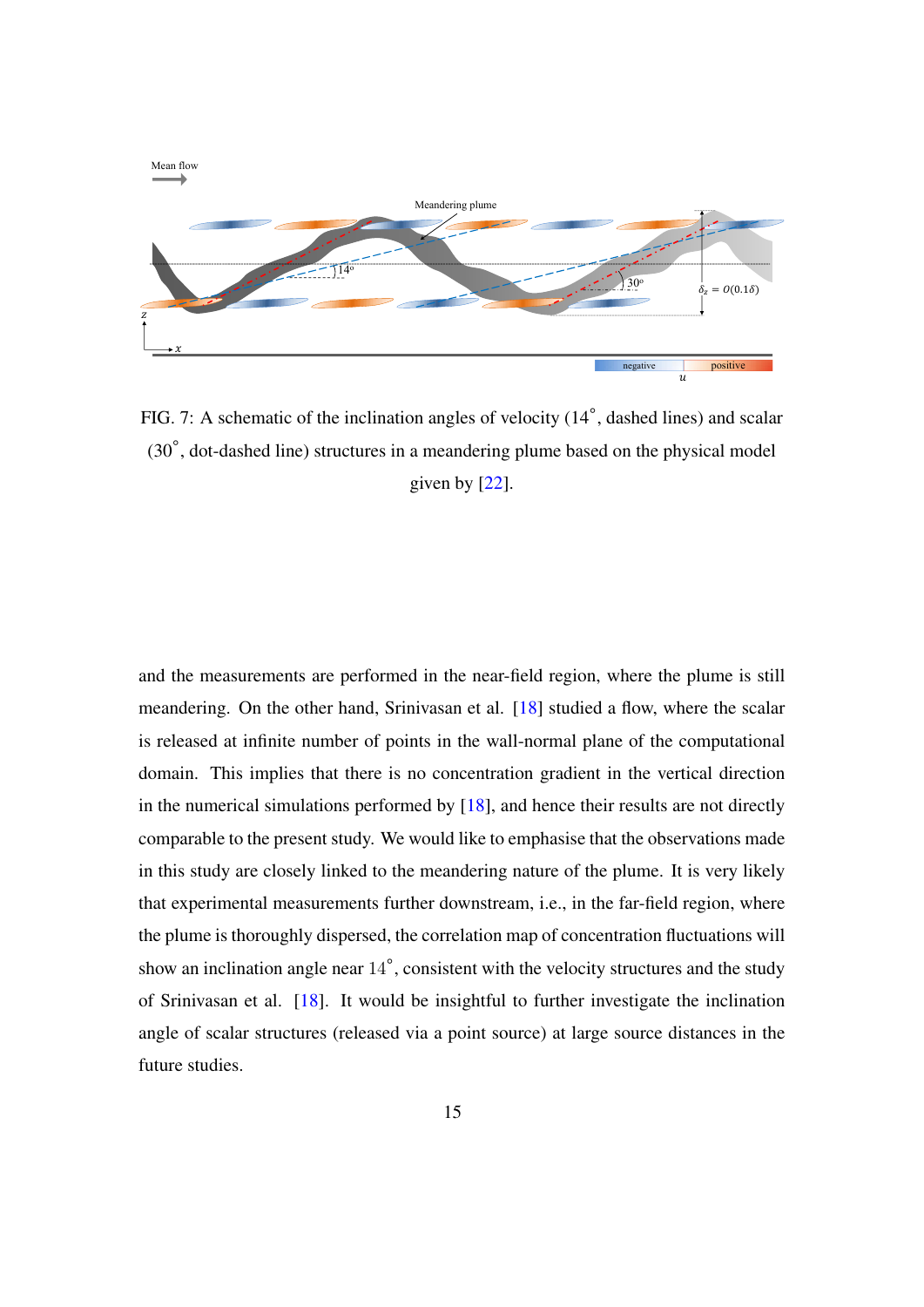### VI. CONCLUSIONS

For the first time, an unique set of two-point concentration measurements in the vertical direction are analysed with the aim of characterising the structure of passive scalar fluctuations in a TBL. For this, experiments are conducted by varying the location of point source at five positions that span the near-wall, log-, and outer-regions of TBL. The separation distance between the source and the measurement location is chosen to be  $1\delta$  in order to investigate the near-field meandering behaviour of the plume. Autocorrelation functions computed using single-point measurements at the plume centreline revealed that the correlation is sustained for longer distances in the case of a ground level plume due to the influence of the wall. Further, the concentration fluctuations along z has both positively and negatively correlated regions indicating that the plume meanders in the vertical direction (and likewise in the spanwise plane). Based on the two-point correlation analysis, a relatively steeper structural angle of approximately 30° is observed in the scalar structures in the region  $(-0.5 \le (z - s_z)/\delta_z \le 0.5)$  close to the plume axis. These results are found to be entirely consistent with the physical model put forth by [\[22\]](#page-17-0) for the large-scale organisation of scalar concentration relative to the large-scale velocity structures in a TBL, i.e., the preference of scalar to correlate with low- or high-speed regions in a turbulent boundary layer results in the coherent organisation of the scalar structures.

- <span id="page-15-2"></span>[1] Adrian RJ (2007) Hairpin vortex organization in wall turbulence. Phys Fluids 19(4):041,301
- <span id="page-15-1"></span>[2] Adrian RJ, Meinhart CD, Tomkins CD (2000) Vortex organization in the outer region of the turbulent boundary layer. J Fluid Mech 422:1–54
- <span id="page-15-0"></span>[3] Antonia RA, Chambers AJ, Elena M (1983) Points of symmetry in turbulent shear flows. Intl Commun Heat Mass Transfer 10:395–402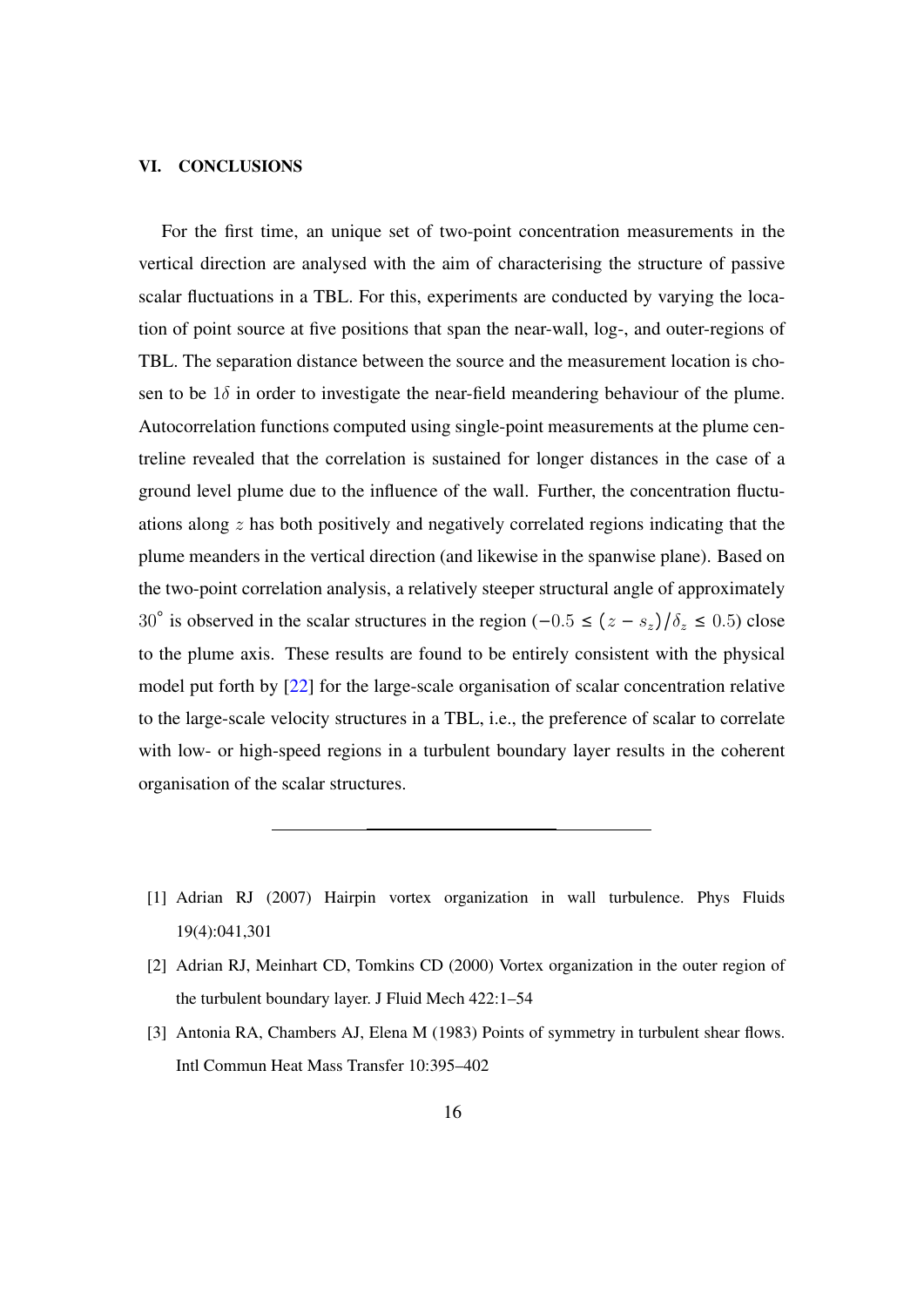- <span id="page-16-1"></span>[4] Csanady G (1973) Turbulent diffusion in the environment. Reidel, Dordrecht, The Netherlands
- <span id="page-16-7"></span>[5] Fackrell JE, Robins AG (1982) Concentration fluctuations and fluxes in plumes from point sources in a turbulent boundary layer. J Fluid Mech 117(1):26
- <span id="page-16-3"></span>[6] Ganapathisubramani B, Longmire EK, Marusic I (2003) Characteristics of vortex packets in turbulent boundary layers. J Fluid Mech 478:35–46
- <span id="page-16-4"></span>[7] Ganapathisubramani B, Hutchins N, Hambleton WT, Longmire EK, Marusic I (2005) Investigation of large-scale coherence in a turbulent boundary layer using two-point correlations. J Fluid Mech 524:57–80
- <span id="page-16-9"></span>[8] Gifford F (1959) Statistical properties of a fluctuating plume dispersion model. Adv Geophys 6:117–137
- <span id="page-16-6"></span>[9] Hanna SR, Insley EM (1989) Time series analyses of concentration and wind fluctuations. In: Boundary Layer Studies and Applications, Springer, pp 131–147
- <span id="page-16-2"></span>[10] Head MR, Bandyopadhyay P (1981) New aspects of turbulent boundary-layer structure. J Fluid Mech 107:297–338
- <span id="page-16-5"></span>[11] Hutchins N, Hambleton WT, Marusic I (2005) Inclined cross-stream stereo particle image velocimetry measurements in turbulent boundary layers. J Fluid Mech 541:21–54
- <span id="page-16-11"></span>[12] Hutchins N, Monty JP, Ganapathisubramani B, Ng HCH, Marusic I (2011) Threedimensional conditional structure of a high Reynolds-number turbulent boundary layer. J Fluid Mech 673:255–285
- <span id="page-16-10"></span>[13] Karnik U, Tavoularis S (1989) Measurements of heat diffusion from a continuous line source in a uniformly sheared turbulent flow. J Fluid Mech 202:233–261
- <span id="page-16-0"></span>[14] Marusic I, Heuer WDC (2007) Reynolds number invariance of the structure inclination angle in wall turbulence. Phys Rev Lett 99(11):114,504
- <span id="page-16-8"></span>[15] Metzger MM, Klewicki JC (2003) Development and characterization of a probe to measure scalar transport. Meas Sci Tech 14(8):1437